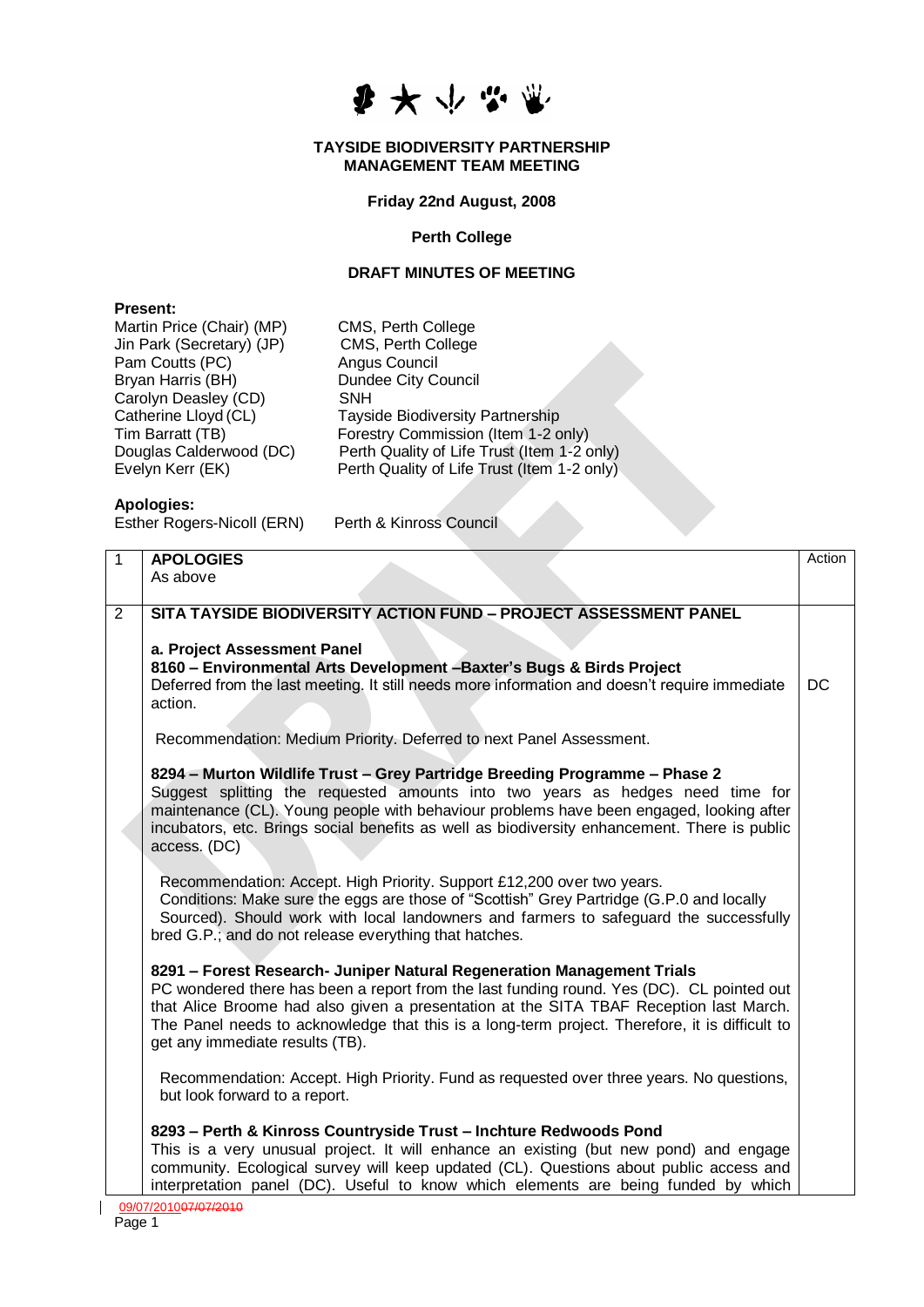|                | organisations (MP).                                                                                                                                                                                                                                                                                                                                                                                                                                                                                                                                                                                                                                                                                                                                                                                                                                                                                                                                                                                                                                                                                                                                            |                                        |
|----------------|----------------------------------------------------------------------------------------------------------------------------------------------------------------------------------------------------------------------------------------------------------------------------------------------------------------------------------------------------------------------------------------------------------------------------------------------------------------------------------------------------------------------------------------------------------------------------------------------------------------------------------------------------------------------------------------------------------------------------------------------------------------------------------------------------------------------------------------------------------------------------------------------------------------------------------------------------------------------------------------------------------------------------------------------------------------------------------------------------------------------------------------------------------------|----------------------------------------|
|                | Recommendation: Accept. Medium Priority. Support £4000/year over two years. The other<br>£4000 will be funded by the Perth and Kinross Quality of Life Trust (DC to take this forward<br>with PQLT).                                                                                                                                                                                                                                                                                                                                                                                                                                                                                                                                                                                                                                                                                                                                                                                                                                                                                                                                                           | DC                                     |
|                | ## Enquiry by CD about Tayside Tree Sparrow project (Project Code 6037: March 2007).<br>Thirty Tayside farmers took part in this successful FWAG project. PC will pass information to<br>CD. Will reconsider this project at the next meeting (MP).                                                                                                                                                                                                                                                                                                                                                                                                                                                                                                                                                                                                                                                                                                                                                                                                                                                                                                            | PC/<br>CD                              |
|                | b. Revision of TBAF Application Guidelines<br>DC pointed out that Entrust had just completed its Review of landfill tax funding criteria.<br>Revised guidelines for the TBAF will therefore be ready for November management team<br>meeting.                                                                                                                                                                                                                                                                                                                                                                                                                                                                                                                                                                                                                                                                                                                                                                                                                                                                                                                  | DC/<br><b>CL</b>                       |
| $\overline{3}$ | MINUTES OF MEETING held on 12 May 2008                                                                                                                                                                                                                                                                                                                                                                                                                                                                                                                                                                                                                                                                                                                                                                                                                                                                                                                                                                                                                                                                                                                         |                                        |
|                | Agreed.                                                                                                                                                                                                                                                                                                                                                                                                                                                                                                                                                                                                                                                                                                                                                                                                                                                                                                                                                                                                                                                                                                                                                        |                                        |
| $\overline{4}$ | <b>MATTERS ARISING</b><br>- Next meeting agenda: Make sure DC is informed of all successful publicity.<br>- Digital Voice Recorder has not been purchased as the delivery of DCC's TechnoVoice<br>equipment was imminent. However, this was not delivered at the beginning of August as<br>promised<br>- The letters were sent to three Council chief executives seeking continuous support, but MP<br>has not received any replies. However, they were passed to PC and BH by their respective                                                                                                                                                                                                                                                                                                                                                                                                                                                                                                                                                                                                                                                                | CL,<br>BH,<br>PC,<br>ERN,<br><b>MP</b> |
|                | chief executives.<br>BH & PC suggested a stronger and more specific approach. Need to know SNH's<br>contribution for 2009-2010 (BH). This needs to tie into to financial year 2009-2010<br>allocations, so this is urgent.<br>Action: CL and BH work out budget and get it agreed by PC, ERN $\rightarrow$ BH, PC, ERN draft a<br>letter $\rightarrow$ MP signs it and sends out.                                                                                                                                                                                                                                                                                                                                                                                                                                                                                                                                                                                                                                                                                                                                                                              | <b>CD</b>                              |
|                | - CD on the SNH funding situation: No other progress since last meeting. There is a<br>commitment up to 2010, but the funding from the SNH is likely to cease from March 2009;<br>this appears likely not to be a 'legacy'.<br>Action: CD will chase the Scottish Government re their decision on legacy/funding.                                                                                                                                                                                                                                                                                                                                                                                                                                                                                                                                                                                                                                                                                                                                                                                                                                              | <b>CD</b>                              |
|                | - Planning manual is now published. CD had provided comments to CL after publication. CL<br>confirmed that planning guidance had been provided by ERN and many cross-checks from<br>different organisations.<br>Action: CL will revise the electronic version with the comments. When the printed Manual is<br>circulated it will go out with a sheet identifying errors/changes since the Manual was<br>produced.                                                                                                                                                                                                                                                                                                                                                                                                                                                                                                                                                                                                                                                                                                                                             | CL                                     |
| 5              | <b>WORK PROGRAMME/CO-ORDINATOR'S REPORT</b><br>- In the future, produce only Quarterly reports, but not Interim reports.<br>- The Community Garden, Orchards and Allotment booklet has proved popular and has led<br>to communities asking for talks and presentations.<br>- Intreview on Tay Radio (2 programmes).<br>- Coast & Estuaries: although agreed at the Steering Group meeting, the Water & Wetlands<br>sub-group leader was not keen to amalgamate the two groups and they will remain separate<br>for the time being.<br>- The Farmland and Upland sub-groups have merged with the joint Farmland sub-group<br>leaders covering Upland.<br>- Swift project more successful this year. Plans to widen it in 2009 again.<br>- Living roof. In addition to Dusty Gedge agreeing to give a presentation at the biodiversity<br>seminar next February, he has also agreed to run a public workshop to launch the "DIY<br>Guide to Living Roofs" in Scotland.<br>- Orchard conference - CL will be attending a national conference in September (funded by<br>the Forestry Commission). Dr Crispin Hayes will present his paper on the Tayside Orchards |                                        |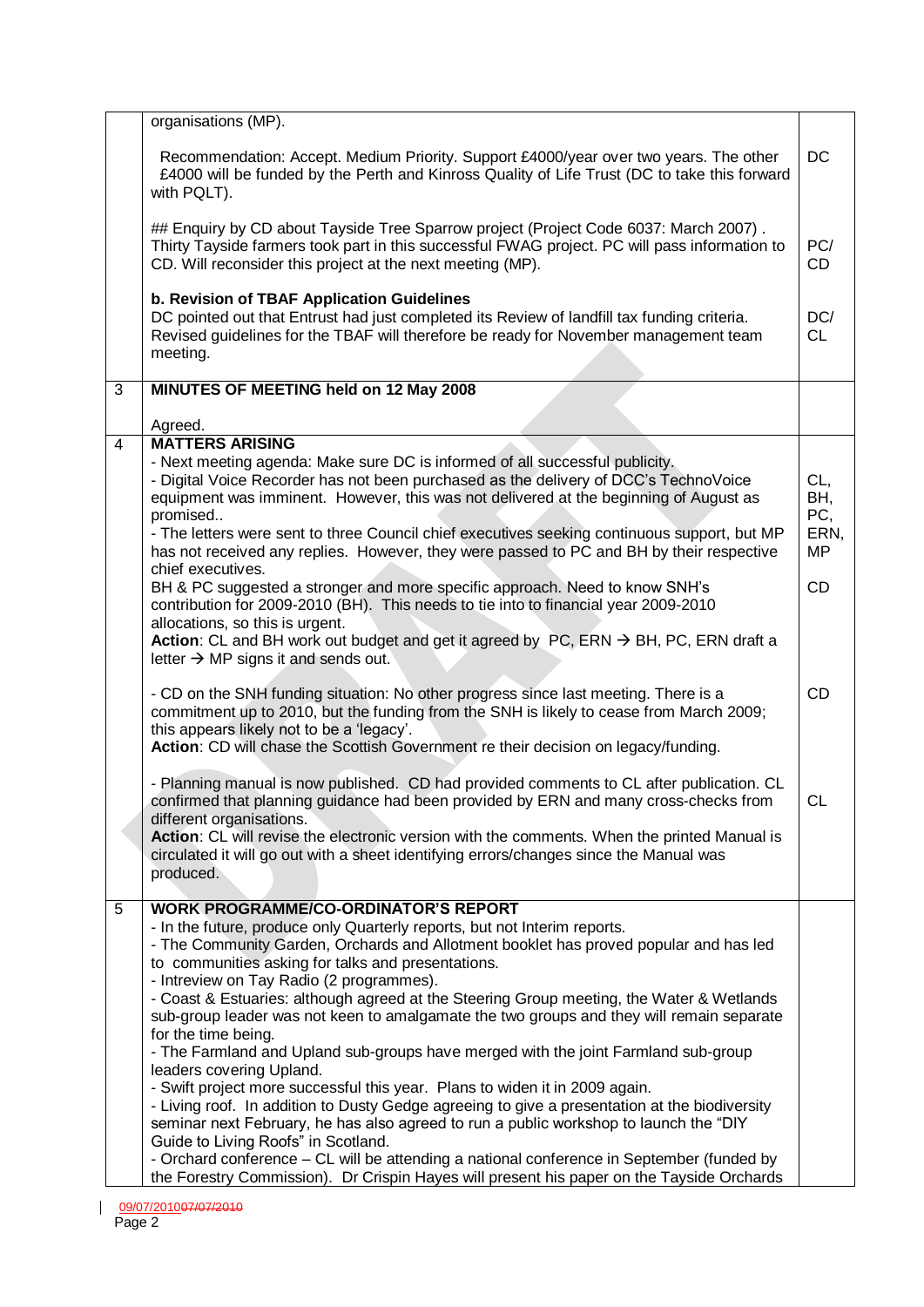|                | at the conference.<br>- ZOOM Project – almost all 1,000 packs have been distributed. A box of c30 has been<br>retained for use by the Rangers at the Kirkgate Discovery Day event. CL asked if anyone<br>had spare packs to let her know as soon as possible.<br>- Lunchtime seminars with Angus Council<br>SNH would like to be informed of planned training and seminars, in order to avoid duplication<br>(CD). CL noted that the planned activities are discussed in the Education sub-group, which<br>has an SNH member. However, some requests for training are made on quite a short-term<br>basis. She ensures the "Building Better Biodiversity" programme of events is kept updated | <b>CL</b><br>CL/<br><b>MP</b> |
|----------------|-----------------------------------------------------------------------------------------------------------------------------------------------------------------------------------------------------------------------------------------------------------------------------------------------------------------------------------------------------------------------------------------------------------------------------------------------------------------------------------------------------------------------------------------------------------------------------------------------------------------------------------------------------------------------------------------------|-------------------------------|
|                | on the website. Agreed that there needs to be good communication.<br>- TBAF: CL will check with DC if money has to be spent within two years of arrival in the                                                                                                                                                                                                                                                                                                                                                                                                                                                                                                                                |                               |
|                | Quality of Life Trust account.<br>Action: CL will check with DC on the use of interest on TBAF, and MP will send DC an<br>e-mail if necessary.                                                                                                                                                                                                                                                                                                                                                                                                                                                                                                                                                | <b>CL</b>                     |
|                | - Biodiversity Advice Note<br>-BARS: all information needed to input/update must be submitted by the end of August, so<br>that Stephanie Shaw can input in the first half of September. Critical to ensure that lead<br>partners are consulted (CD, BH). Action: CL will contact sub-group leaders to remind<br>them to contact lead partners and provide inputs/updates.                                                                                                                                                                                                                                                                                                                     | <b>CL</b>                     |
|                | - CD made a list of suggestions on Work Programme for CL to revise. These were<br>discussed and generally agreed.                                                                                                                                                                                                                                                                                                                                                                                                                                                                                                                                                                             |                               |
| 6              | <b>TBP Website</b><br>CL reported back on hit numbers. Although these have slightly decreased, still a good deal of<br>interest shown in funds, newsletters, etc. Make sure that events and newsletters are kept up<br>to date (PC). There have been a lot of public queries on locating information.<br>CL will ask the webmaster whether she would be willing to be first point of contact, rather<br>than going via CL. However, if we ask her to handle this issue we would have to pay her<br>more. CL confirmed that the webmaster has kept her quarterly costs down, despite an<br>increasing amount of work.                                                                          | <b>CL</b>                     |
| $\overline{7}$ | <b>FINANCES</b><br>- BH brought the summary report updated July 2008. Need budget for 2009. In the future<br>there will be no specific allocation for each sub-group; each will be able to submit requests<br>(up to an overall maximum).<br>- PC asked about CL's business miles and whether CL has been affected by "single status".<br>CL said that with her move to Dundee she has been unable to claim as many business miles<br>as before which has affected her personally (in addition to the increased "home to work"<br>mileage), but has been to the benefit of the Partnership's finances.<br>- Agreed to spend more on the website if necessary (see item 6).                    |                               |
| 8              | <b>TBP Support Personnel</b><br>Ads have been put out (deadline 6 <sup>th</sup> September) and hopefully Rachael's replacement will<br>start work in October (BH).<br>A temp is still needed to cover the coming weeks, especially minute-taking at a number of<br>meetings, including the Steering Group meeting; an agency is working on this.<br>MP suggested to let local universities (Abertay, Dundee) know about this position.                                                                                                                                                                                                                                                        | <b>CL</b>                     |
| 9              | <b>Biodiversity-themed Café Science Dundee session</b><br>CL asked ideas about guest speakers or authors of new books for Borders bookshop science<br>talks to the public in early 2009 which could be a kick-start event for the exhibitions at<br>Sensations (Dundee) in April-June 2009 during the Tayside Biodiversity Festival.                                                                                                                                                                                                                                                                                                                                                          |                               |
|                | This will be included in the Steering Group meeting agenda.<br><b>AOCB</b>                                                                                                                                                                                                                                                                                                                                                                                                                                                                                                                                                                                                                    | JP                            |
| 10             | BH questioned the role of the SNH in supporting LBAPs after April 2009. CD replied that this<br>is a decision of the Scottish Government.                                                                                                                                                                                                                                                                                                                                                                                                                                                                                                                                                     |                               |